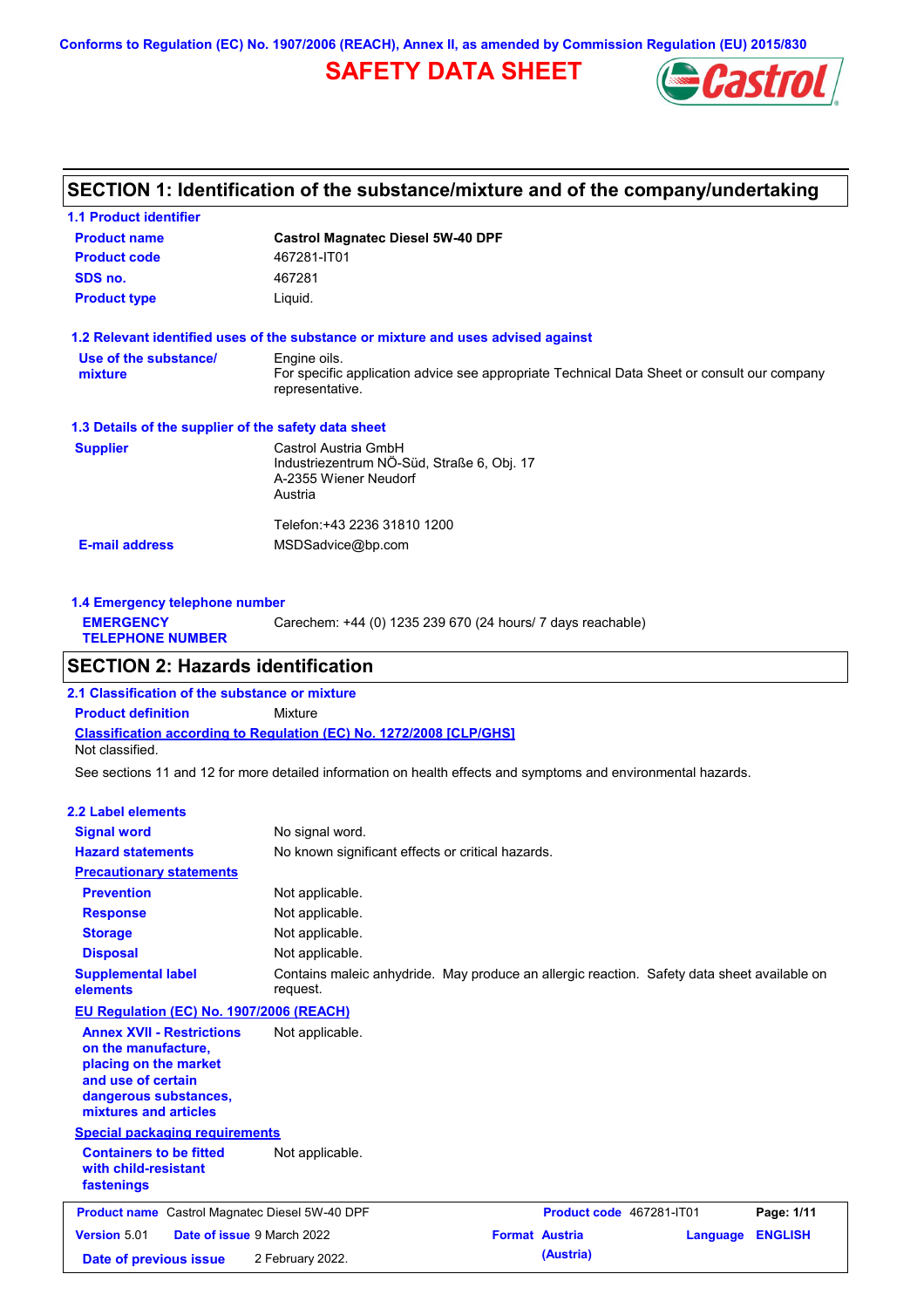## **SECTION 2: Hazards identification**

| <b>Tactile warning of danger</b>                                                                                         | Not applicable.                                                                                                                                                                                                                 |
|--------------------------------------------------------------------------------------------------------------------------|---------------------------------------------------------------------------------------------------------------------------------------------------------------------------------------------------------------------------------|
| 2.3 Other hazards                                                                                                        |                                                                                                                                                                                                                                 |
| <b>Results of PBT and vPvB</b><br>assessment                                                                             | Product does not meet the criteria for PBT or vPvB according to Regulation (EC) No. 1907/2006,<br>Annex XIII.                                                                                                                   |
| <b>Product meets the criteria</b><br>for PBT or vPvB according<br>to Regulation (EC) No.<br><b>1907/2006, Annex XIII</b> | This mixture does not contain any substances that are assessed to be a PBT or a vPvB.                                                                                                                                           |
| Other hazards which do<br>not result in classification                                                                   | Defatting to the skin.<br><b>USED ENGINE OILS</b><br>Used engine oil may contain hazardous components which have the potential to cause skin<br>cancer.<br>See Toxicological Information, section 11 of this Safety Data Sheet. |

## **SECTION 3: Composition/information on ingredients**

**Mixture** 

### **3.2 Mixtures**

**Product definition**

Highly refined base oil (IP 346 DMSO extract < 3%). Proprietary performance additives.

| <b>Product/ingredient</b><br>name                              | <b>Identifiers</b>                                                                   | $\%$        | <b>Regulation (EC) No.</b><br>1272/2008 [CLP]                                                                                                                                           | <b>Type</b> |
|----------------------------------------------------------------|--------------------------------------------------------------------------------------|-------------|-----------------------------------------------------------------------------------------------------------------------------------------------------------------------------------------|-------------|
| Distillates (petroleum), hydrotreated<br>heavy paraffinic      | REACH #: 01-2119484627-25<br>EC: 265-157-1<br>CAS: 64742-54-7<br>Index: 649-467-00-8 | $≥25 - ≤50$ | Asp. Tox. 1, H304                                                                                                                                                                       | $[1]$       |
| Benzene, ethenyl-, polymer with<br>1,3-butadiene, hydrogenated | CAS: 66070-58-4                                                                      | $\leq$ 3    | Aquatic Chronic 4, H413                                                                                                                                                                 | $[1]$       |
| maleic anhydride                                               | REACH #: 01-2119472428-31<br>EC: 203-571-6<br>CAS: 108-31-6<br>Index: 607-096-00-9   | < 0.001     | Acute Tox. 4. H302<br>Skin Corr. 1B, H314<br>Eye Dam. 1, H318<br>Resp. Sens. 1, H334<br>Skin Sens. 1A, H317<br>STOT RE 1, H372<br>(respiratory system)<br>(inhalation)<br><b>EUH071</b> | [1] [2]     |

### **See Section 16 for the full text of the H statements declared above.**

**Type** 

[1] Substance classified with a health or environmental hazard

[2] Substance with a workplace exposure limit

[3] Substance meets the criteria for PBT according to Regulation (EC) No. 1907/2006, Annex XIII

[4] Substance meets the criteria for vPvB according to Regulation (EC) No. 1907/2006, Annex XIII

[5] Substance of equivalent concern

[6] Additional disclosure due to company policy

Occupational exposure limits, if available, are listed in Section 8.

## **SECTION 4: First aid measures**

#### **4.1 Description of first aid measures**

| <b>Eye contact</b>                | In case of contact, immediately flush eyes with plenty of water for at least 15 minutes. Eyelids<br>should be held away from the eyeball to ensure thorough rinsing. Check for and remove any<br>contact lenses. Get medical attention.             |
|-----------------------------------|-----------------------------------------------------------------------------------------------------------------------------------------------------------------------------------------------------------------------------------------------------|
| <b>Skin contact</b>               | Wash skin thoroughly with soap and water or use recognised skin cleanser. Remove<br>contaminated clothing and shoes. Wash clothing before reuse. Clean shoes thoroughly before<br>reuse. Get medical attention if irritation develops.              |
| <b>Inhalation</b>                 | If inhaled, remove to fresh air. In case of inhalation of decomposition products in a fire,<br>symptoms may be delayed. The exposed person may need to be kept under medical<br>surveillance for 48 hours. Get medical attention if symptoms occur. |
| <b>Ingestion</b>                  | Do not induce vomiting unless directed to do so by medical personnel. Get medical attention if<br>symptoms occur.                                                                                                                                   |
| <b>Protection of first-aiders</b> | No action shall be taken involving any personal risk or without suitable training.                                                                                                                                                                  |

### **4.2 Most important symptoms and effects, both acute and delayed**

| <b>Product name</b> Castrol Magnatec Diesel 5W-40 DPF |  |                                   | <b>Product code</b> 467281-IT01 |                       | Page: 2/11       |  |
|-------------------------------------------------------|--|-----------------------------------|---------------------------------|-----------------------|------------------|--|
| <b>Version 5.01</b>                                   |  | <b>Date of issue 9 March 2022</b> |                                 | <b>Format Austria</b> | Language ENGLISH |  |
| Date of previous issue                                |  | 2 February 2022.                  |                                 | (Austria)             |                  |  |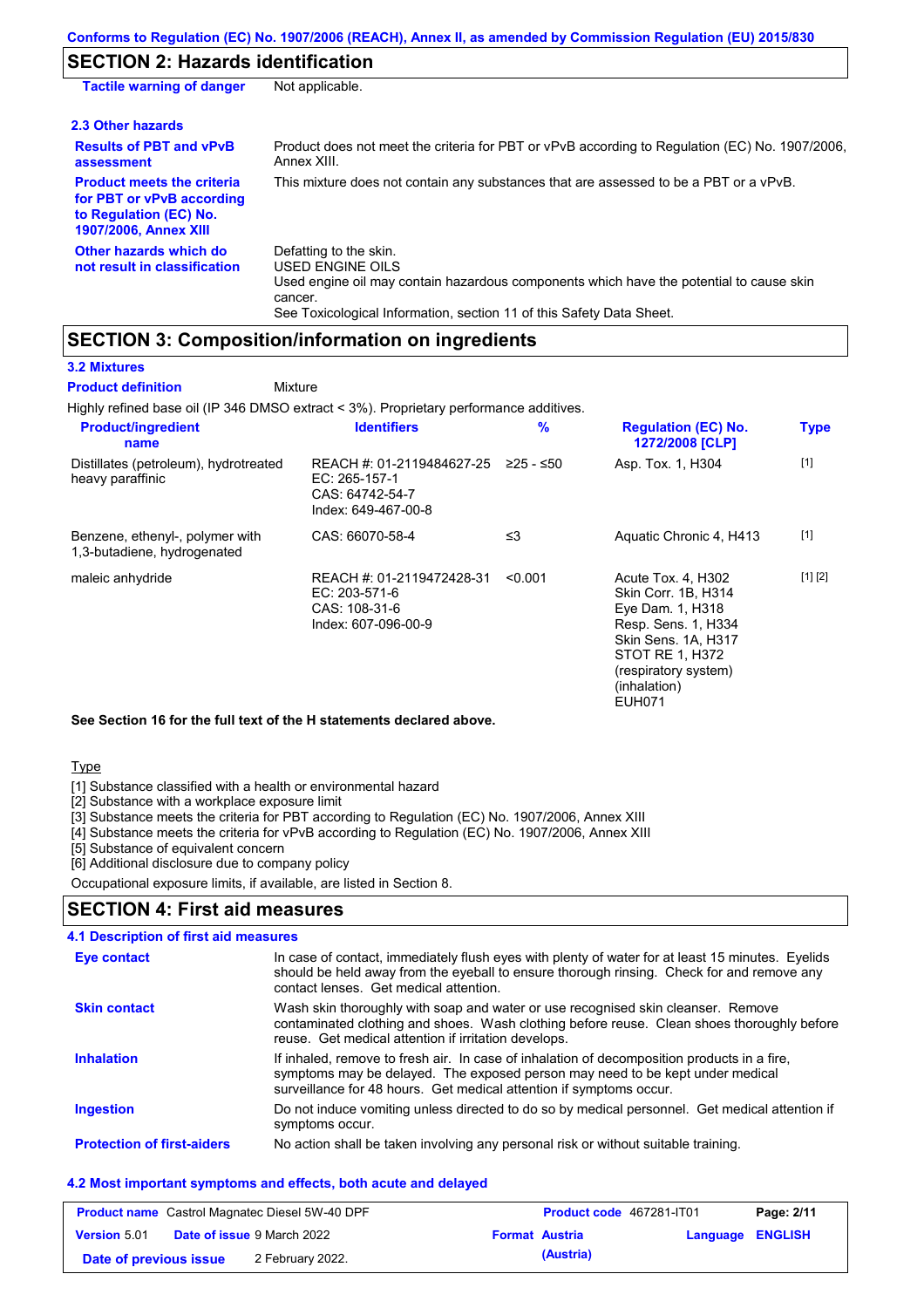## **SECTION 4: First aid measures**

See Section 11 for more detailed information on health effects and symptoms. **Potential acute health effects Inhalation** Exposure to decomposition products may cause a health hazard. Serious effects may be delayed following exposure. **Ingestion** No known significant effects or critical hazards. **Skin contact** Defatting to the skin. May cause skin dryness and irritation. **Eye contact** No known significant effects or critical hazards. **Delayed and immediate effects as well as chronic effects from short and long-term exposure Inhalation Ingestion Skin contact Eye contact** Overexposure to the inhalation of airborne droplets or aerosols may cause irritation of the respiratory tract. Ingestion of large quantities may cause nausea and diarrhoea. Prolonged or repeated contact can defat the skin and lead to irritation and/or dermatitis. Potential risk of transient stinging or redness if accidental eye contact occurs.

**4.3 Indication of any immediate medical attention and special treatment needed**

| Notes to physician | Treatment should in general be symptomatic and directed to relieving any effects.   |
|--------------------|-------------------------------------------------------------------------------------|
|                    | In case of inhalation of decomposition products in a fire, symptoms may be delayed. |
|                    | The exposed person may need to be kept under medical surveillance for 48 hours.     |

## **SECTION 5: Firefighting measures**

| 5.1 Extinguishing media                                   |                                                                                                                                                                                                                                                                                                                                                                   |  |  |  |
|-----------------------------------------------------------|-------------------------------------------------------------------------------------------------------------------------------------------------------------------------------------------------------------------------------------------------------------------------------------------------------------------------------------------------------------------|--|--|--|
| <b>Suitable extinguishing</b><br>media                    | In case of fire, use foam, dry chemical or carbon dioxide extinguisher or spray.                                                                                                                                                                                                                                                                                  |  |  |  |
| <b>Unsuitable extinguishing</b><br>media                  | Do not use water jet. The use of a water jet may cause the fire to spread by splashing the<br>burning product.                                                                                                                                                                                                                                                    |  |  |  |
| 5.2 Special hazards arising from the substance or mixture |                                                                                                                                                                                                                                                                                                                                                                   |  |  |  |
| <b>Hazards from the</b><br>substance or mixture           | In a fire or if heated, a pressure increase will occur and the container may burst.                                                                                                                                                                                                                                                                               |  |  |  |
| <b>Hazardous combustion</b><br>products                   | Combustion products may include the following:<br>carbon oxides $(CO, CO2)$ (carbon monoxide, carbon dioxide)<br>nitrogen oxides ( $NO$ , $NO2$ etc.)                                                                                                                                                                                                             |  |  |  |
| 5.3 Advice for firefighters                               |                                                                                                                                                                                                                                                                                                                                                                   |  |  |  |
| <b>Special precautions for</b><br>fire-fighters           | No action shall be taken involving any personal risk or without suitable training. Promptly<br>isolate the scene by removing all persons from the vicinity of the incident if there is a fire.                                                                                                                                                                    |  |  |  |
| <b>Special protective</b><br>equipment for fire-fighters  | Fire-fighters should wear appropriate protective equipment and self-contained breathing<br>apparatus (SCBA) with a full face-piece operated in positive pressure mode. Clothing for fire-<br>fighters (including helmets, protective boots and gloves) conforming to European standard EN<br>469 will provide a basic level of protection for chemical incidents. |  |  |  |

### **SECTION 6: Accidental release measures**

### **6.1 Personal precautions, protective equipment and emergency procedures**

| For non-emergency<br>personnel                 | No action shall be taken involving any personal risk or without suitable training. Evacuate<br>surrounding areas. Keep unnecessary and unprotected personnel from entering. Do not touch<br>or walk through spilt material. Floors may be slippery; use care to avoid falling. Put on<br>appropriate personal protective equipment. |
|------------------------------------------------|-------------------------------------------------------------------------------------------------------------------------------------------------------------------------------------------------------------------------------------------------------------------------------------------------------------------------------------|
| For emergency responders                       | If specialised clothing is required to deal with the spillage, take note of any information in<br>Section 8 on suitable and unsuitable materials. See also the information in "For non-<br>emergency personnel".                                                                                                                    |
| <b>6.2 Environmental</b><br><b>precautions</b> | Avoid dispersal of spilt material and runoff and contact with soil, waterways, drains and sewers.<br>Inform the relevant authorities if the product has caused environmental pollution (sewers,<br>waterways, soil or air).                                                                                                         |

### **6.3 Methods and material for containment and cleaning up**

Stop leak if without risk. Move containers from spill area. Absorb with an inert material and place in an appropriate waste disposal container. Dispose of via a licensed waste disposal contractor. **Small spill**

| <b>Product name</b> Castrol Magnatec Diesel 5W-40 DPF |  |                                   | <b>Product code</b> 467281-IT01 |           | Page: 3/11              |  |
|-------------------------------------------------------|--|-----------------------------------|---------------------------------|-----------|-------------------------|--|
| <b>Version 5.01</b>                                   |  | <b>Date of issue 9 March 2022</b> | <b>Format Austria</b>           |           | <b>Language ENGLISH</b> |  |
| Date of previous issue                                |  | 2 February 2022.                  |                                 | (Austria) |                         |  |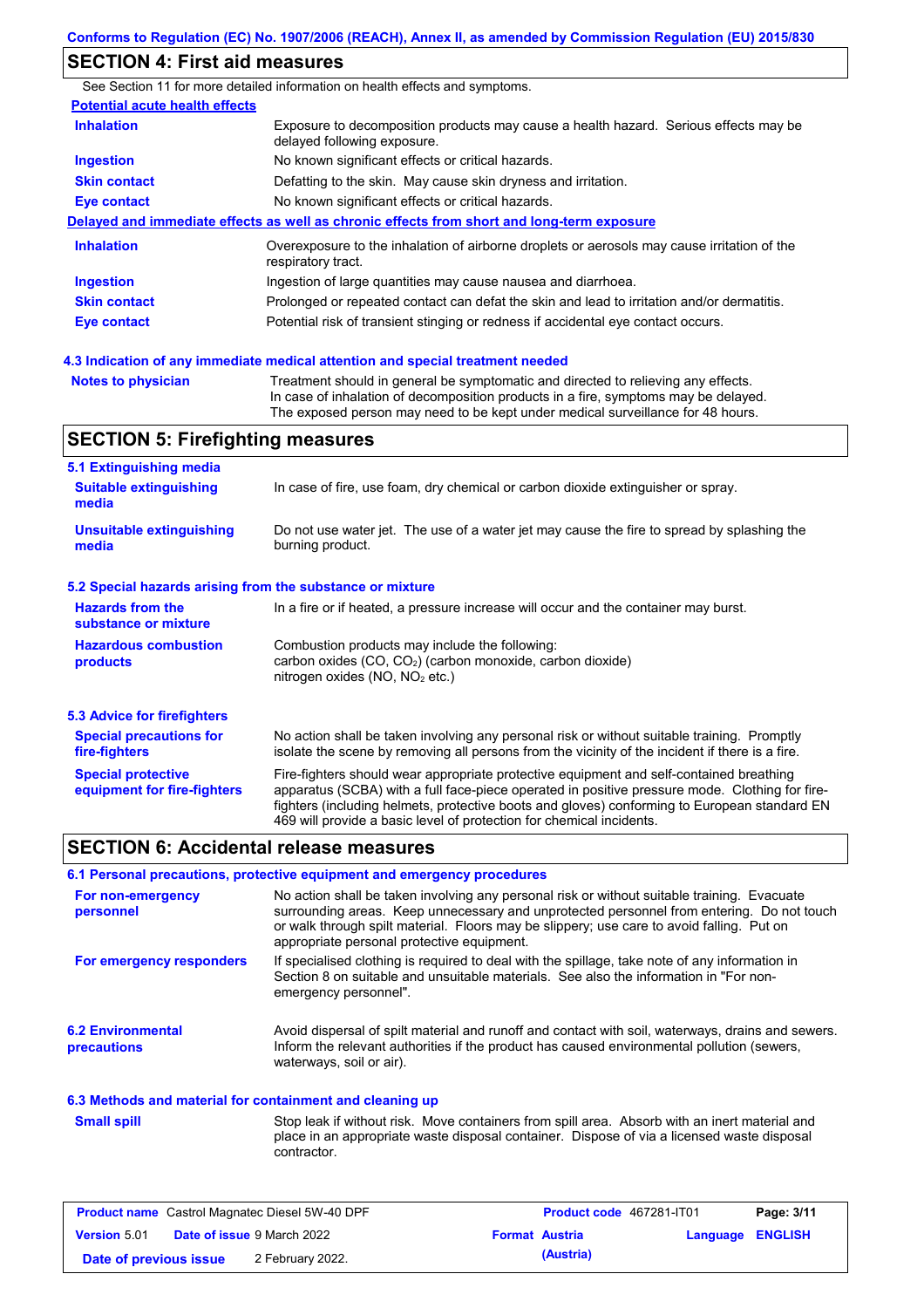## **SECTION 6: Accidental release measures**

| Large spill                               | Stop leak if without risk. Move containers from spill area. Prevent entry into sewers, water<br>courses, basements or confined areas. Contain and collect spillage with non-combustible,<br>absorbent material e.g. sand, earth, vermiculite or diatomaceous earth and place in container<br>for disposal according to local regulations. Dispose of via a licensed waste disposal contractor. |
|-------------------------------------------|------------------------------------------------------------------------------------------------------------------------------------------------------------------------------------------------------------------------------------------------------------------------------------------------------------------------------------------------------------------------------------------------|
| 6.4 Reference to other<br><b>sections</b> | See Section 1 for emergency contact information.<br>See Section 5 for firefighting measures.<br>See Section 8 for information on appropriate personal protective equipment.<br>See Section 12 for environmental precautions.<br>See Section 13 for additional waste treatment information.                                                                                                     |

## **SECTION 7: Handling and storage**

| 7.1 Precautions for safe handling                                                    |                                                                                                                                                                                                                                                                                                                                                                                                                                                                                          |
|--------------------------------------------------------------------------------------|------------------------------------------------------------------------------------------------------------------------------------------------------------------------------------------------------------------------------------------------------------------------------------------------------------------------------------------------------------------------------------------------------------------------------------------------------------------------------------------|
| <b>Protective measures</b>                                                           | Put on appropriate personal protective equipment.                                                                                                                                                                                                                                                                                                                                                                                                                                        |
| <b>Advice on general</b><br>occupational hygiene                                     | Eating, drinking and smoking should be prohibited in areas where this material is handled,<br>stored and processed. Wash thoroughly after handling. Remove contaminated clothing and<br>protective equipment before entering eating areas. See also Section 8 for additional<br>information on hygiene measures.                                                                                                                                                                         |
| <b>7.2 Conditions for safe</b><br>storage, including any<br><i>incompatibilities</i> | Store in accordance with local regulations. Store in a dry, cool and well-ventilated area, away<br>from incompatible materials (see Section 10). Keep away from heat and direct sunlight. Keep<br>container tightly closed and sealed until ready for use. Containers that have been opened must<br>be carefully resealed and kept upright to prevent leakage. Store and use only in equipment/<br>containers designed for use with this product. Do not store in unlabelled containers. |
| Not suitable                                                                         | Prolonged exposure to elevated temperature.                                                                                                                                                                                                                                                                                                                                                                                                                                              |
| 7.3 Specific end use(s)                                                              |                                                                                                                                                                                                                                                                                                                                                                                                                                                                                          |
| <b>Recommendations</b>                                                               | See section 1.2 and Exposure scenarios in annex, if applicable.                                                                                                                                                                                                                                                                                                                                                                                                                          |

## **SECTION 8: Exposure controls/personal protection**

### **8.1 Control parameters**

**Occupational exposure limits**

| <b>Product/ingredient name</b> | <b>Exposure limit values</b>                                                                                                                                                                                                                                                |
|--------------------------------|-----------------------------------------------------------------------------------------------------------------------------------------------------------------------------------------------------------------------------------------------------------------------------|
| maleic anhydride               | Regulation on Limit Values - MAC (Austria). Skin sensitiser.<br>Inhalation sensitiser.                                                                                                                                                                                      |
|                                | TWA: 0.1 ppm 8 hours. Issued/Revised: 10/2007<br>TWA: 0.4 mg/m <sup>3</sup> 8 hours. Issued/Revised: 10/2007<br>CEIL: 0.2 ppm, 8 times per shift, 5 minutes. Issued/Revised: 10/2007<br>CEIL: 0.8 mg/m <sup>3</sup> , 8 times per shift, 5 minutes. Issued/Revised: 10/2007 |
| quidance only.                 | Whilst specific OELs for certain components may be shown in this section, other components may be present in any mist,<br>vapour or dust produced. Therefore, the specific OELs may not be applicable to the product as a whole and are provided for                        |
| <b>Recommended monitoring</b>  | If this product contains ingredients with exposure limits, personal, workplace atmosphere or                                                                                                                                                                                |

If this product contains ingredients with exposure limits, personal, workplace atmosphere or biological monitoring may be required to determine the effectiveness of the ventilation or other control measures and/or the necessity to use respiratory protective equipment. Reference should be made to monitoring standards, such as the following: European Standard EN 689 (Workplace atmospheres - Guidance for the assessment of exposure by inhalation to chemical agents for comparison with limit values and measurement strategy) European Standard EN 14042 (Workplace atmospheres - Guide for the application and use of procedures for the assessment of exposure to chemical and biological agents) European Standard EN 482 (Workplace atmospheres - General requirements for the performance of procedures for the measurement of chemical agents) Reference to national guidance documents for methods for the determination of hazardous substances will also be required.

### **Derived No Effect Level**

**procedures**

No DNELs/DMELs available.

### **Predicted No Effect Concentration**

No PNECs available

#### **8.2 Exposure controls**

| <b>Product name</b> Castrol Magnatec Diesel 5W-40 DPF |  |                                   | <b>Product code</b> 467281-IT01 | Page: 4/11            |                         |  |
|-------------------------------------------------------|--|-----------------------------------|---------------------------------|-----------------------|-------------------------|--|
| Version 5.01                                          |  | <b>Date of issue 9 March 2022</b> |                                 | <b>Format Austria</b> | <b>Language ENGLISH</b> |  |
| Date of previous issue                                |  | 2 February 2022.                  |                                 | (Austria)             |                         |  |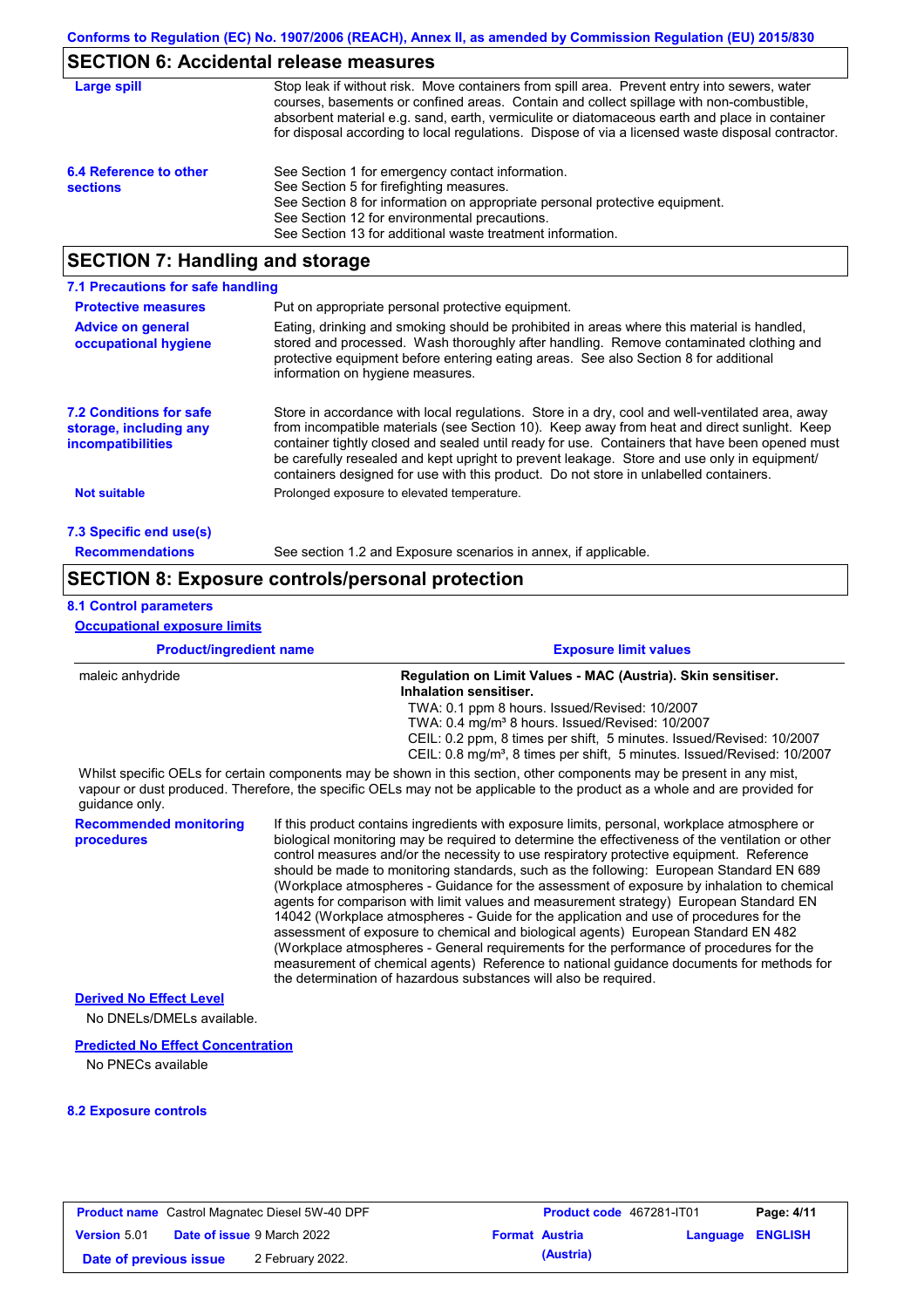## **SECTION 8: Exposure controls/personal protection**

| <b>Appropriate engineering</b><br><b>controls</b>        | Provide exhaust ventilation or other engineering controls to keep the relevant airborne<br>concentrations below their respective occupational exposure limits.<br>All activities involving chemicals should be assessed for their risks to health, to ensure<br>exposures are adequately controlled. Personal protective equipment should only be considered<br>after other forms of control measures (e.g. engineering controls) have been suitably evaluated.<br>Personal protective equipment should conform to appropriate standards, be suitable for use, be<br>kept in good condition and properly maintained.<br>Your supplier of personal protective equipment should be consulted for advice on selection and<br>appropriate standards. For further information contact your national organisation for standards.<br>The final choice of protective equipment will depend upon a risk assessment. It is important to<br>ensure that all items of personal protective equipment are compatible. |
|----------------------------------------------------------|---------------------------------------------------------------------------------------------------------------------------------------------------------------------------------------------------------------------------------------------------------------------------------------------------------------------------------------------------------------------------------------------------------------------------------------------------------------------------------------------------------------------------------------------------------------------------------------------------------------------------------------------------------------------------------------------------------------------------------------------------------------------------------------------------------------------------------------------------------------------------------------------------------------------------------------------------------------------------------------------------------|
| <b>Individual protection measures</b>                    |                                                                                                                                                                                                                                                                                                                                                                                                                                                                                                                                                                                                                                                                                                                                                                                                                                                                                                                                                                                                         |
| <b>Hygiene measures</b>                                  | Wash hands, forearms and face thoroughly after handling chemical products, before eating,<br>smoking and using the lavatory and at the end of the working period. Ensure that eyewash<br>stations and safety showers are close to the workstation location.                                                                                                                                                                                                                                                                                                                                                                                                                                                                                                                                                                                                                                                                                                                                             |
| <b>Respiratory protection</b>                            | In case of insufficient ventilation, wear suitable respiratory equipment.<br>The correct choice of respiratory protection depends upon the chemicals being handled, the<br>conditions of work and use, and the condition of the respiratory equipment. Safety procedures<br>should be developed for each intended application. Respiratory protection equipment should<br>therefore be chosen in consultation with the supplier/manufacturer and with a full assessment<br>of the working conditions.                                                                                                                                                                                                                                                                                                                                                                                                                                                                                                   |
| <b>Eye/face protection</b>                               | Safety glasses with side shields.                                                                                                                                                                                                                                                                                                                                                                                                                                                                                                                                                                                                                                                                                                                                                                                                                                                                                                                                                                       |
| <b>Skin protection</b>                                   |                                                                                                                                                                                                                                                                                                                                                                                                                                                                                                                                                                                                                                                                                                                                                                                                                                                                                                                                                                                                         |
| <b>Hand protection</b>                                   | <b>General Information:</b>                                                                                                                                                                                                                                                                                                                                                                                                                                                                                                                                                                                                                                                                                                                                                                                                                                                                                                                                                                             |
|                                                          | Because specific work environments and material handling practices vary, safety procedures<br>should be developed for each intended application. The correct choice of protective gloves<br>depends upon the chemicals being handled, and the conditions of work and use. Most gloves<br>provide protection for only a limited time before they must be discarded and replaced (even the<br>best chemically resistant gloves will break down after repeated chemical exposures).                                                                                                                                                                                                                                                                                                                                                                                                                                                                                                                        |
|                                                          | Gloves should be chosen in consultation with the supplier / manufacturer and taking account of<br>a full assessment of the working conditions.                                                                                                                                                                                                                                                                                                                                                                                                                                                                                                                                                                                                                                                                                                                                                                                                                                                          |
|                                                          | Recommended: Nitrile gloves.<br><b>Breakthrough time:</b>                                                                                                                                                                                                                                                                                                                                                                                                                                                                                                                                                                                                                                                                                                                                                                                                                                                                                                                                               |
|                                                          | Breakthrough time data are generated by glove manufacturers under laboratory test conditions<br>and represent how long a glove can be expected to provide effective permeation resistance. It<br>is important when following breakthrough time recommendations that actual workplace<br>conditions are taken into account. Always consult with your glove supplier for up-to-date<br>technical information on breakthrough times for the recommended glove type.<br>Our recommendations on the selection of gloves are as follows:                                                                                                                                                                                                                                                                                                                                                                                                                                                                      |
|                                                          | Continuous contact:                                                                                                                                                                                                                                                                                                                                                                                                                                                                                                                                                                                                                                                                                                                                                                                                                                                                                                                                                                                     |
|                                                          | Gloves with a minimum breakthrough time of 240 minutes, or >480 minutes if suitable gloves<br>can be obtained.<br>If suitable gloves are not available to offer that level of protection, gloves with shorter<br>breakthrough times may be acceptable as long as appropriate glove maintenance and<br>replacement regimes are determined and adhered to.                                                                                                                                                                                                                                                                                                                                                                                                                                                                                                                                                                                                                                                |
|                                                          | Short-term / splash protection:                                                                                                                                                                                                                                                                                                                                                                                                                                                                                                                                                                                                                                                                                                                                                                                                                                                                                                                                                                         |
|                                                          | Recommended breakthrough times as above.<br>It is recognised that for short-term, transient exposures, gloves with shorter breakthrough times<br>may commonly be used. Therefore, appropriate maintenance and replacement regimes must<br>be determined and rigorously followed.                                                                                                                                                                                                                                                                                                                                                                                                                                                                                                                                                                                                                                                                                                                        |
|                                                          | <b>Glove Thickness:</b>                                                                                                                                                                                                                                                                                                                                                                                                                                                                                                                                                                                                                                                                                                                                                                                                                                                                                                                                                                                 |
|                                                          | For general applications, we recommend gloves with a thickness typically greater than 0.35 mm.                                                                                                                                                                                                                                                                                                                                                                                                                                                                                                                                                                                                                                                                                                                                                                                                                                                                                                          |
|                                                          | It should be emphasised that glove thickness is not necessarily a good predictor of glove<br>resistance to a specific chemical, as the permeation efficiency of the glove will be dependent<br>on the exact composition of the glove material. Therefore, glove selection should also be based<br>on consideration of the task requirements and knowledge of breakthrough times.<br>Glove thickness may also vary depending on the glove manufacturer, the glove type and the<br>glove model. Therefore, the manufacturers' technical data should always be taken into account<br>to ensure selection of the most appropriate glove for the task.                                                                                                                                                                                                                                                                                                                                                       |
| <b>Broduct name, Castrol Magnatos Diosel 5101.40 DPF</b> | <b>Droduct code, 167291 IT01</b><br>Dao: E/44                                                                                                                                                                                                                                                                                                                                                                                                                                                                                                                                                                                                                                                                                                                                                                                                                                                                                                                                                           |

|                        | <b>Product name</b> Castrol Magnatec Diesel 5W-40 DPF |                       | Product code 467281-IT01 |                         | Page: 5/11 |
|------------------------|-------------------------------------------------------|-----------------------|--------------------------|-------------------------|------------|
| <b>Version 5.01</b>    | <b>Date of issue 9 March 2022</b>                     | <b>Format Austria</b> |                          | <b>Language ENGLISH</b> |            |
| Date of previous issue | 2 February 2022.                                      |                       | (Austria)                |                         |            |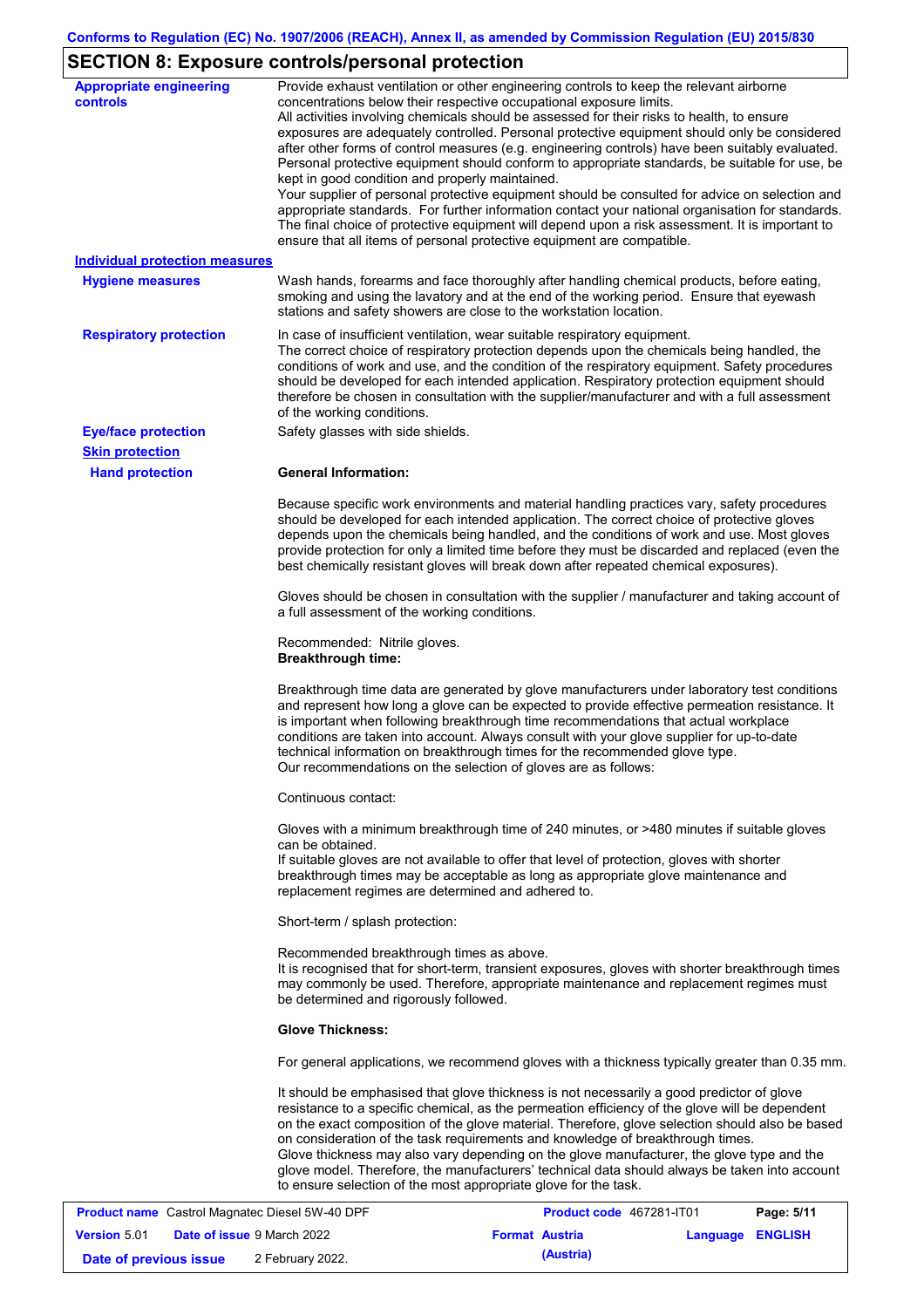## **SECTION 8: Exposure controls/personal protection**

|                                           | Note: Depending on the activity being conducted, gloves of varying thickness may be required<br>for specific tasks. For example:                                                                                                                                                                                                                                                                                                                                                                                                                                                                                                                                                      |
|-------------------------------------------|---------------------------------------------------------------------------------------------------------------------------------------------------------------------------------------------------------------------------------------------------------------------------------------------------------------------------------------------------------------------------------------------------------------------------------------------------------------------------------------------------------------------------------------------------------------------------------------------------------------------------------------------------------------------------------------|
|                                           | • Thinner gloves (down to 0.1 mm or less) may be required where a high degree of manual<br>dexterity is needed. However, these gloves are only likely to give short duration protection and<br>would normally be just for single use applications, then disposed of.                                                                                                                                                                                                                                                                                                                                                                                                                  |
|                                           | • Thicker gloves (up to 3 mm or more) may be required where there is a mechanical (as well<br>as a chemical) risk i.e. where there is abrasion or puncture potential.                                                                                                                                                                                                                                                                                                                                                                                                                                                                                                                 |
| <b>Skin and body</b>                      | Use of protective clothing is good industrial practice.<br>Personal protective equipment for the body should be selected based on the task being<br>performed and the risks involved and should be approved by a specialist before handling this<br>product.<br>Cotton or polyester/cotton overalls will only provide protection against light superficial<br>contamination that will not soak through to the skin. Overalls should be laundered on a regular<br>basis. When the risk of skin exposure is high (e.g. when cleaning up spillages or if there is a<br>risk of splashing) then chemical resistant aprons and/or impervious chemical suits and boots<br>will be required. |
| <b>Refer to standards:</b>                | Respiratory protection: EN 529<br>Gloves: EN 420, EN 374<br>Eye protection: EN 166<br>Filtering half-mask: EN 149<br>Filtering half-mask with valve: EN 405<br>Half-mask: EN 140 plus filter<br>Full-face mask: EN 136 plus filter<br>Particulate filters: EN 143<br>Gas/combined filters: EN 14387                                                                                                                                                                                                                                                                                                                                                                                   |
| <b>Environmental exposure</b><br>controls | Emissions from ventilation or work process equipment should be checked to ensure they<br>comply with the requirements of environmental protection legislation. In some cases, fume<br>scrubbers, filters or engineering modifications to the process equipment will be necessary to<br>reduce emissions to acceptable levels.                                                                                                                                                                                                                                                                                                                                                         |

## **SECTION 9: Physical and chemical properties**

The conditions of measurement of all properties are at standard temperature and pressure unless otherwise indicated.

### **9.1 Information on basic physical and chemical properties**

| Product name Castrol Magnatec Diesel 5W-40 DPF<br>Date of issue 9 March 2022 | Not available.<br><b>Ingredient name</b><br>Distillates (petroleum),<br>hydrotreated heavy<br>paraffinic<br>Distillates (petroleum),<br>hydrotreated heavy<br>paraffinic | mm Hg kPa<br>< 0.08<br>< 0.08                                                                                                                                                  | < 0.011<br>< 0.011 | Vapour Pressure at 20°C<br><b>Method</b><br><b>ASTM D 5191</b><br><b>ASTM D 5191</b><br><b>Format Austria</b> | mm<br>Hg                                     | kPa<br>Product code 467281-IT01 | Vapour pressure at 50°C<br><b>Method</b><br>Language | Page: 6/11<br><b>ENGLISH</b> |
|------------------------------------------------------------------------------|--------------------------------------------------------------------------------------------------------------------------------------------------------------------------|--------------------------------------------------------------------------------------------------------------------------------------------------------------------------------|--------------------|---------------------------------------------------------------------------------------------------------------|----------------------------------------------|---------------------------------|------------------------------------------------------|------------------------------|
|                                                                              |                                                                                                                                                                          |                                                                                                                                                                                |                    |                                                                                                               |                                              |                                 |                                                      |                              |
|                                                                              |                                                                                                                                                                          |                                                                                                                                                                                |                    |                                                                                                               |                                              |                                 |                                                      |                              |
|                                                                              |                                                                                                                                                                          |                                                                                                                                                                                |                    |                                                                                                               |                                              |                                 |                                                      |                              |
|                                                                              |                                                                                                                                                                          |                                                                                                                                                                                |                    |                                                                                                               |                                              |                                 |                                                      |                              |
|                                                                              |                                                                                                                                                                          |                                                                                                                                                                                |                    |                                                                                                               |                                              |                                 |                                                      |                              |
|                                                                              |                                                                                                                                                                          |                                                                                                                                                                                |                    |                                                                                                               |                                              |                                 |                                                      |                              |
|                                                                              |                                                                                                                                                                          |                                                                                                                                                                                |                    |                                                                                                               |                                              |                                 |                                                      |                              |
|                                                                              |                                                                                                                                                                          |                                                                                                                                                                                |                    |                                                                                                               |                                              |                                 |                                                      |                              |
|                                                                              |                                                                                                                                                                          |                                                                                                                                                                                |                    |                                                                                                               |                                              |                                 |                                                      |                              |
|                                                                              |                                                                                                                                                                          |                                                                                                                                                                                |                    |                                                                                                               |                                              |                                 |                                                      |                              |
|                                                                              |                                                                                                                                                                          |                                                                                                                                                                                |                    |                                                                                                               |                                              |                                 |                                                      |                              |
|                                                                              |                                                                                                                                                                          |                                                                                                                                                                                |                    |                                                                                                               |                                              |                                 |                                                      |                              |
|                                                                              |                                                                                                                                                                          |                                                                                                                                                                                |                    |                                                                                                               |                                              |                                 |                                                      |                              |
|                                                                              |                                                                                                                                                                          |                                                                                                                                                                                |                    |                                                                                                               |                                              |                                 |                                                      |                              |
|                                                                              |                                                                                                                                                                          |                                                                                                                                                                                |                    |                                                                                                               |                                              |                                 |                                                      |                              |
|                                                                              |                                                                                                                                                                          |                                                                                                                                                                                |                    |                                                                                                               |                                              |                                 |                                                      |                              |
|                                                                              |                                                                                                                                                                          |                                                                                                                                                                                |                    |                                                                                                               |                                              |                                 |                                                      |                              |
|                                                                              |                                                                                                                                                                          |                                                                                                                                                                                |                    |                                                                                                               |                                              |                                 |                                                      |                              |
| <b>Physical state</b>                                                        |                                                                                                                                                                          |                                                                                                                                                                                |                    |                                                                                                               |                                              |                                 |                                                      |                              |
|                                                                              |                                                                                                                                                                          |                                                                                                                                                                                |                    |                                                                                                               |                                              |                                 |                                                      |                              |
|                                                                              | <b>Melting point/freezing point</b><br>Initial boiling point and boiling<br><b>Flammability (solid, gas)</b><br><b>Upper/lower flammability or</b>                       | Liquid.<br>Amber.<br>Not available.<br>Not available.<br>Not applicable.<br>Not available.<br>Not available.<br>$-42 °C$<br>Not available.<br>Not available.<br>Not available. |                    |                                                                                                               | Closed cup: 203°C (397.4°F) [Pensky-Martens] |                                 |                                                      |                              |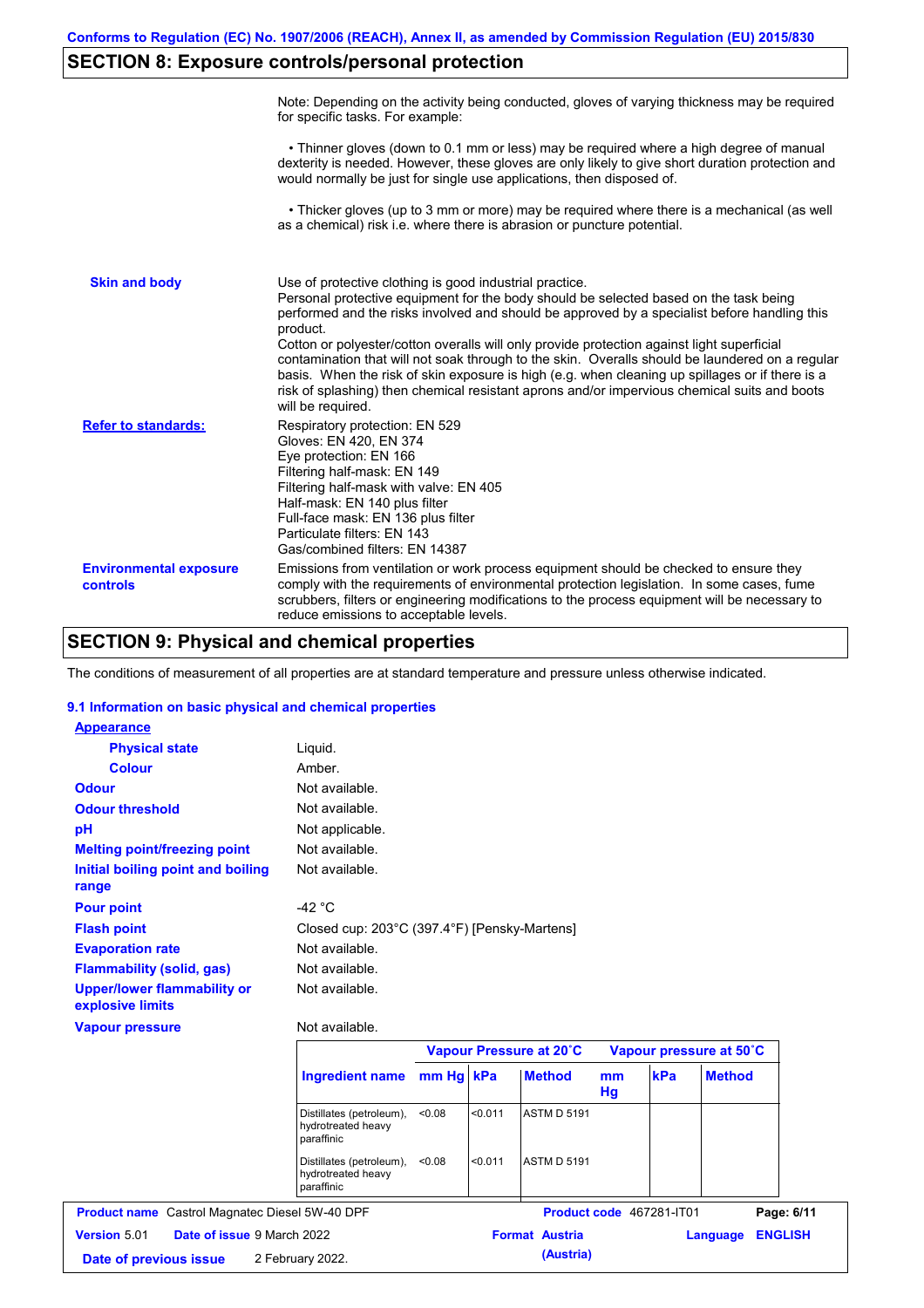## **SECTION 9: Physical and chemical properties**

| <b>Vapour density</b>                             | Not available.                                                                                                                         |
|---------------------------------------------------|----------------------------------------------------------------------------------------------------------------------------------------|
| <b>Relative density</b>                           | Not available.                                                                                                                         |
| <b>Density</b>                                    | $<$ 1000 kg/m <sup>3</sup> (<1 g/cm <sup>3</sup> ) at 20 <sup>°</sup> C                                                                |
| <b>Solubility(ies)</b>                            | insoluble in water.                                                                                                                    |
| <b>Partition coefficient: n-octanol/</b><br>water | Not applicable.                                                                                                                        |
| <b>Auto-ignition temperature</b>                  | Not available.                                                                                                                         |
| <b>Decomposition temperature</b>                  | Not available.                                                                                                                         |
| <b>Viscosity</b>                                  | Kinematic: 75.5 mm <sup>2</sup> /s (75.5 cSt) at 40 $^{\circ}$ C<br>Kinematic: 12.8 to 16 mm <sup>2</sup> /s (12.8 to 16 cSt) at 100°C |
| <b>Explosive properties</b>                       | Not available.                                                                                                                         |
| <b>Oxidising properties</b>                       | Not available.                                                                                                                         |
| <b>Particle characteristics</b>                   |                                                                                                                                        |
| <b>Median particle size</b>                       | Not applicable.                                                                                                                        |
| 9.2 Other information                             |                                                                                                                                        |
| No additional information.                        |                                                                                                                                        |

# **SECTION 10: Stability and reactivity**

| <b>10.1 Reactivity</b>                            | No specific test data available for this product. Refer to Conditions to avoid and Incompatible<br>materials for additional information.                                |
|---------------------------------------------------|-------------------------------------------------------------------------------------------------------------------------------------------------------------------------|
| <b>10.2 Chemical stability</b>                    | The product is stable.                                                                                                                                                  |
| <b>10.3 Possibility of</b><br>hazardous reactions | Under normal conditions of storage and use, hazardous reactions will not occur.<br>Under normal conditions of storage and use, hazardous polymerisation will not occur. |
| <b>10.4 Conditions to avoid</b>                   | Avoid all possible sources of ignition (spark or flame).                                                                                                                |
| 10.5 Incompatible materials                       | Reactive or incompatible with the following materials: oxidising materials.                                                                                             |
| <b>10.6 Hazardous</b><br>decomposition products   | Under normal conditions of storage and use, hazardous decomposition products should not be<br>produced.                                                                 |

## **SECTION 11: Toxicological information**

## **11.1 Information on toxicological effects**

| <b>Product/ingredient name</b><br>maleic anhydride                                   |                                                                                                                     | Oral (mg/<br><b>Dermal</b><br>(mg/kg)<br>kg) |                       | <b>Inhalation</b><br>(gases)<br>(ppm) | <b>Inhalation</b><br>(vapours)<br>(mg/l) | <b>Inhalation</b><br>(dusts)<br>and mists)<br>(mg/l) |
|--------------------------------------------------------------------------------------|---------------------------------------------------------------------------------------------------------------------|----------------------------------------------|-----------------------|---------------------------------------|------------------------------------------|------------------------------------------------------|
|                                                                                      |                                                                                                                     | 500<br>N/A                                   |                       | N/A                                   | N/A                                      | N/A                                                  |
| <b>Information on likely</b><br>routes of exposure                                   | Routes of entry anticipated: Dermal, Inhalation.                                                                    |                                              |                       |                                       |                                          |                                                      |
| <b>Potential acute health effects</b>                                                |                                                                                                                     |                                              |                       |                                       |                                          |                                                      |
| <b>Inhalation</b>                                                                    | Exposure to decomposition products may cause a health hazard. Serious effects may be<br>delayed following exposure. |                                              |                       |                                       |                                          |                                                      |
| <b>Ingestion</b>                                                                     | No known significant effects or critical hazards.                                                                   |                                              |                       |                                       |                                          |                                                      |
| <b>Skin contact</b><br>Defatting to the skin. May cause skin dryness and irritation. |                                                                                                                     |                                              |                       |                                       |                                          |                                                      |
| No known significant effects or critical hazards.<br><b>Eye contact</b>              |                                                                                                                     |                                              |                       |                                       |                                          |                                                      |
|                                                                                      | Symptoms related to the physical, chemical and toxicological characteristics                                        |                                              |                       |                                       |                                          |                                                      |
| <b>Inhalation</b>                                                                    | No specific data.                                                                                                   |                                              |                       |                                       |                                          |                                                      |
| <b>Ingestion</b>                                                                     | No specific data.                                                                                                   |                                              |                       |                                       |                                          |                                                      |
| <b>Skin contact</b>                                                                  | Adverse symptoms may include the following:<br>irritation<br>dryness<br>cracking                                    |                                              |                       |                                       |                                          |                                                      |
| <b>Eye contact</b>                                                                   | No specific data.                                                                                                   |                                              |                       |                                       |                                          |                                                      |
| <b>Product name</b> Castrol Magnatec Diesel 5W-40 DPF                                |                                                                                                                     |                                              |                       | Product code 467281-IT01              |                                          | Page: 7/11                                           |
| Version 5.01                                                                         | Date of issue 9 March 2022                                                                                          |                                              | <b>Format Austria</b> |                                       |                                          | <b>ENGLISH</b><br>Language                           |
| Date of previous issue                                                               | 2 February 2022.                                                                                                    |                                              |                       | (Austria)                             |                                          |                                                      |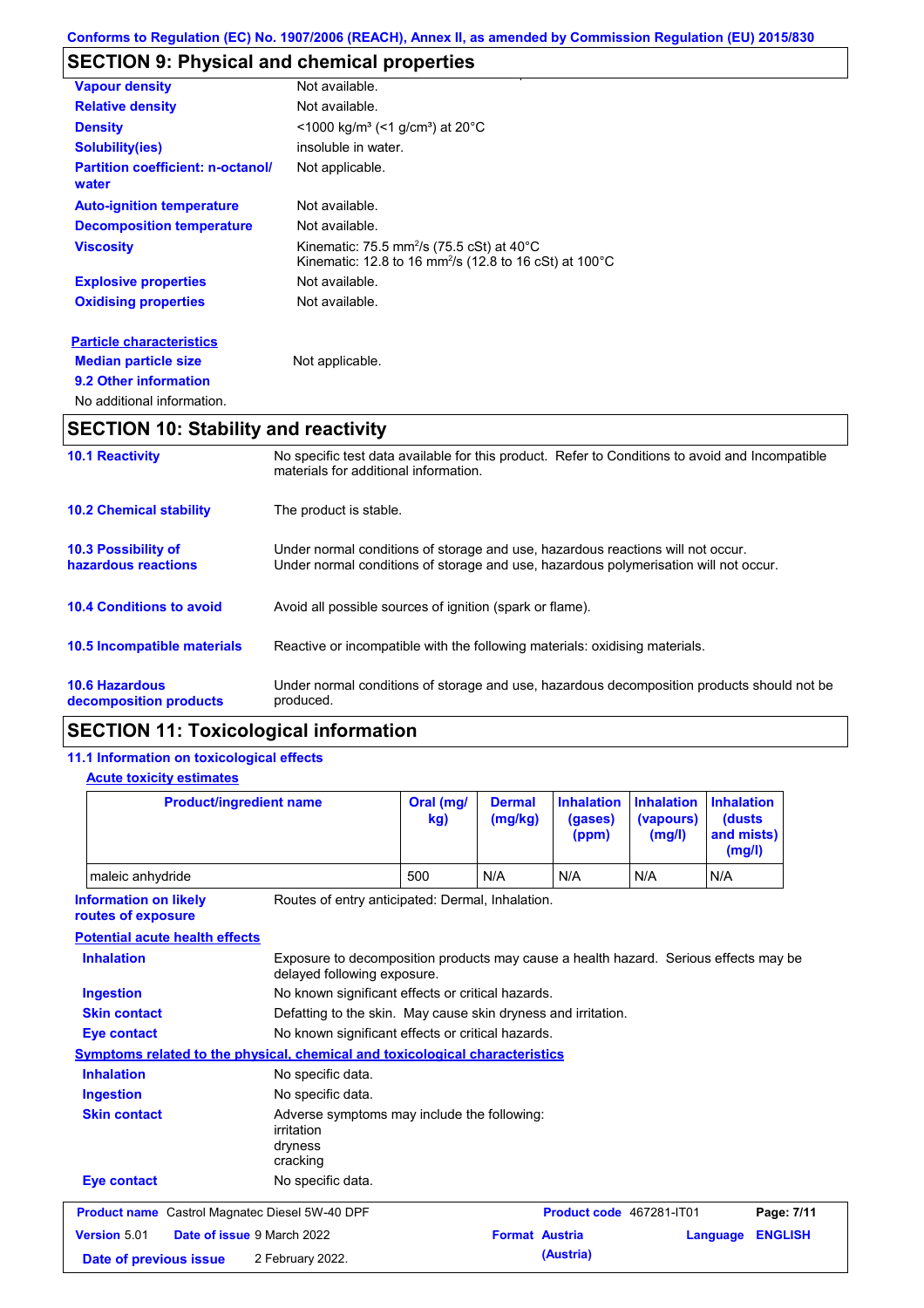## **SECTION 11: Toxicological information**

|                                         | Delayed and immediate effects as well as chronic effects from short and long-term exposure                                                                                                                                                                                                                                                                                                               |
|-----------------------------------------|----------------------------------------------------------------------------------------------------------------------------------------------------------------------------------------------------------------------------------------------------------------------------------------------------------------------------------------------------------------------------------------------------------|
| <b>Inhalation</b>                       | Overexposure to the inhalation of airborne droplets or aerosols may cause irritation of the<br>respiratory tract.                                                                                                                                                                                                                                                                                        |
| <b>Ingestion</b>                        | Ingestion of large quantities may cause nausea and diarrhoea.                                                                                                                                                                                                                                                                                                                                            |
| <b>Skin contact</b>                     | Prolonged or repeated contact can defat the skin and lead to irritation and/or dermatitis.                                                                                                                                                                                                                                                                                                               |
| Eye contact                             | Potential risk of transient stinging or redness if accidental eye contact occurs.                                                                                                                                                                                                                                                                                                                        |
| <b>Potential chronic health effects</b> |                                                                                                                                                                                                                                                                                                                                                                                                          |
| General                                 | USED ENGINE OILS<br>Combustion products resulting from the operation of internal combustion engines contaminate<br>engine oils during use. Used engine oil may contain hazardous components which have the<br>potential to cause skin cancer. Frequent or prolonged contact with all types and makes of used<br>engine oil must therefore be avoided and a high standard of personal hygiene maintained. |
| <b>Carcinogenicity</b>                  | No known significant effects or critical hazards.                                                                                                                                                                                                                                                                                                                                                        |
| <b>Mutagenicity</b>                     | No known significant effects or critical hazards.                                                                                                                                                                                                                                                                                                                                                        |
| <b>Developmental effects</b>            | No known significant effects or critical hazards.                                                                                                                                                                                                                                                                                                                                                        |
| <b>Fertility effects</b>                | No known significant effects or critical hazards.                                                                                                                                                                                                                                                                                                                                                        |

## **SECTION 12: Ecological information**

### **12.1 Toxicity**

**Environmental hazards** Not classified as dangerous

### **12.2 Persistence and degradability**

Expected to be biodegradable.

### **12.3 Bioaccumulative potential**

This product is not expected to bioaccumulate through food chains in the environment.

| <b>12.4 Mobility in soil</b>                            |                                                                      |
|---------------------------------------------------------|----------------------------------------------------------------------|
| <b>Soil/water partition</b><br><b>coefficient (Koc)</b> | Not available.                                                       |
| <b>Mobility</b>                                         | Spillages may penetrate the soil causing ground water contamination. |

### **12.5 Results of PBT and vPvB assessment**

Product does not meet the criteria for PBT or vPvB according to Regulation (EC) No. 1907/2006, Annex XIII.

### **12.6 Other adverse effects**

Spills may form a film on water surfaces causing physical damage to organisms. Oxygen transfer could also be impaired. **Other ecological information**

### **SECTION 13: Disposal considerations**

### **13.1 Waste treatment methods**

### **Product**

**Methods of disposal**

Where possible, arrange for product to be recycled. Dispose of via an authorised person/ licensed waste disposal contractor in accordance with local regulations.

#### **European waste catalogue (EWC) Hazardous waste** Yes.

| $\frac{1}{2}$ and $\frac{1}{2}$ and $\frac{1}{2}$ and $\frac{1}{2}$ and $\frac{1}{2}$ and $\frac{1}{2}$ and $\frac{1}{2}$ and $\frac{1}{2}$ |                                         |
|---------------------------------------------------------------------------------------------------------------------------------------------|-----------------------------------------|
| Waste code                                                                                                                                  | <b>Waste designation</b>                |
| $130208*$                                                                                                                                   | other engine, gear and lubricating oils |

However, deviation from the intended use and/or the presence of any potential contaminants may require an alternative waste disposal code to be assigned by the end user.

**Packaging**

| <b>Methods of disposal</b>                            | Where possible, arrange for product to be recycled. Dispose of via an authorised person/<br>licensed waste disposal contractor in accordance with local regulations. |                                                                                                                                                                                                  |            |  |
|-------------------------------------------------------|----------------------------------------------------------------------------------------------------------------------------------------------------------------------|--------------------------------------------------------------------------------------------------------------------------------------------------------------------------------------------------|------------|--|
| <b>Special precautions</b>                            | soil, waterways, drains and sewers.                                                                                                                                  | This material and its container must be disposed of in a safe way. Empty containers or liners<br>may retain some product residues. Avoid dispersal of spilt material and runoff and contact with |            |  |
| <b>References</b>                                     | Commission 2014/955/EU<br>Directive 2008/98/EC                                                                                                                       |                                                                                                                                                                                                  |            |  |
| <b>Product name</b> Castrol Magnatec Diesel 5W-40 DPF |                                                                                                                                                                      | <b>Product code</b> 467281-IT01                                                                                                                                                                  | Page: 8/11 |  |

| <b>The age in this case of magnates Bisser of Figure</b> |                                   |                  |  | .                     |                  |  |
|----------------------------------------------------------|-----------------------------------|------------------|--|-----------------------|------------------|--|
| <b>Version 5.01</b>                                      | <b>Date of issue 9 March 2022</b> |                  |  | <b>Format Austria</b> | Language ENGLISH |  |
| Date of previous issue                                   |                                   | 2 February 2022. |  | (Austria)             |                  |  |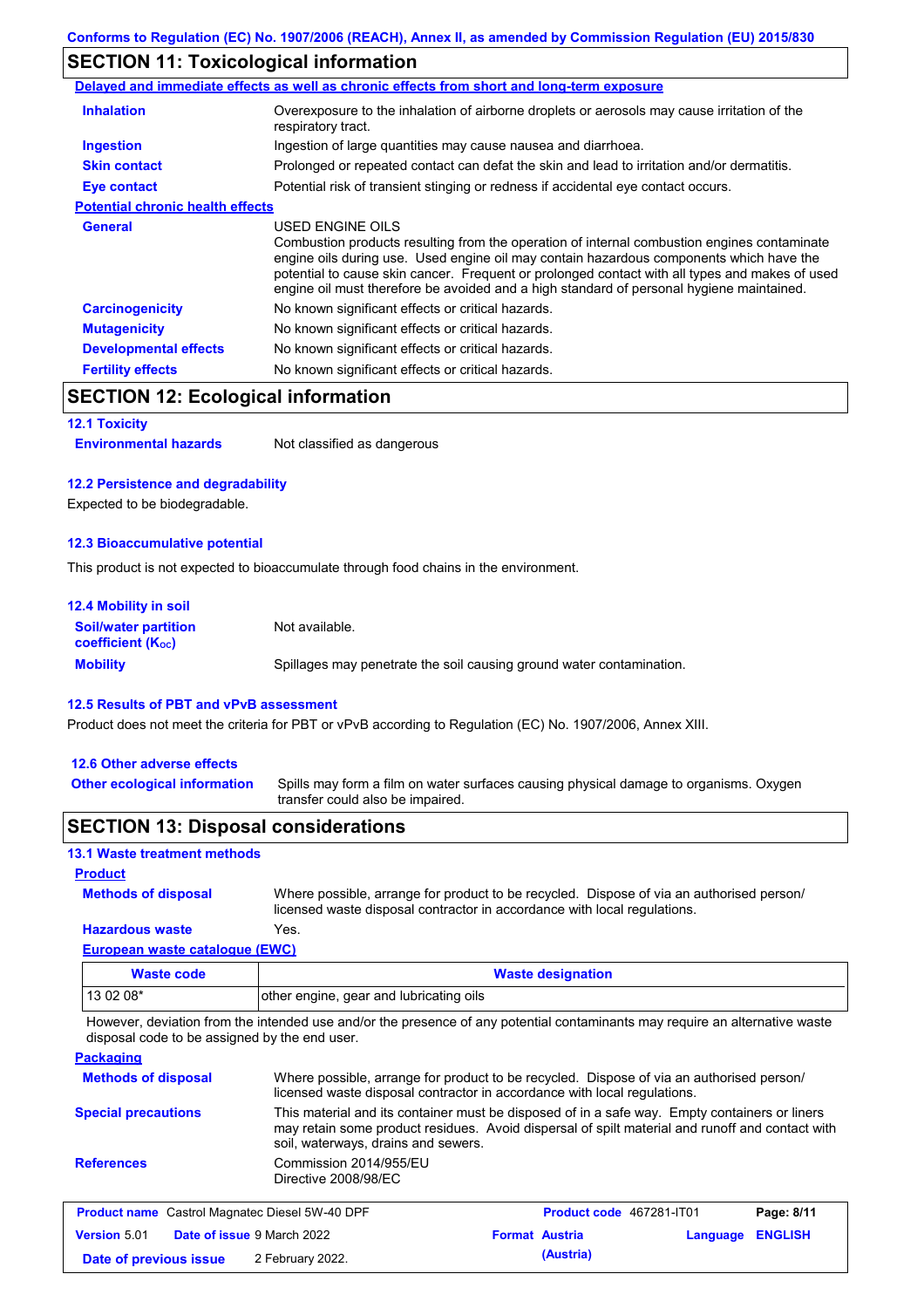#### - - - - - - - - - Not regulated. Not regulated. Not regulated. - - - **SECTION 14: Transport information ADR/RID IMDG IATA 14.1 UN number 14.2 UN proper shipping name 14.3 Transport hazard class(es) 14.4 Packing group ADN Additional information 14.5 Environmental hazards** No. 1980 | No. 1980 | No. 1980 | No. 1980 | No. 1980 | No. 1980 | No. 1980 | No. 1980 | No. 1980 | No. 1980 | Not regulated. - -<br>No. - -

**14.6 Special precautions for user** Not available.

### **14.7 Transport in bulk according to IMO instruments**

Not available.

**Date of previous issue (Austria)** 2 February 2022.

## **SECTION 15: Regulatory information**

**Other regulations REACH Status** The company, as identified in Section 1, sells this product in the EU in compliance with the current requirements of REACH. **15.1 Safety, health and environmental regulations/legislation specific for the substance or mixture EU Regulation (EC) No. 1907/2006 (REACH) Annex XIV - List of substances subject to authorisation Substances of very high concern** None of the components are listed. All components are listed or exempted. All components are listed or exempted. At least one component is not listed. All components are listed or exempted. All components are active or exempted. All components are listed or exempted. At least one component is not listed. **United States inventory (TSCA 8b) Australia inventory (AIIC) Canada inventory China inventory (IECSC) Japan inventory (CSCL) Korea inventory (KECI) Philippines inventory (PICCS) Taiwan Chemical Substances Inventory (TCSI)** All components are listed or exempted. **Ozone depleting substances (1005/2009/EU)** Not listed. **Prior Informed Consent (PIC) (649/2012/EU)** None of the components are listed. **Annex XIV EU Regulation (EC) No. 1907/2006 (REACH) Annex XVII - Restrictions on the manufacture, placing on the market and use of certain dangerous substances, mixtures and articles** Not applicable. **Product name** Castrol Magnatec Diesel 5W-40 DPF **Product Code 467281-IT01 Page: 9/11 Version** 5.01 **Date of issue** 9 March 2022 **Format Austria Language ENGLISH**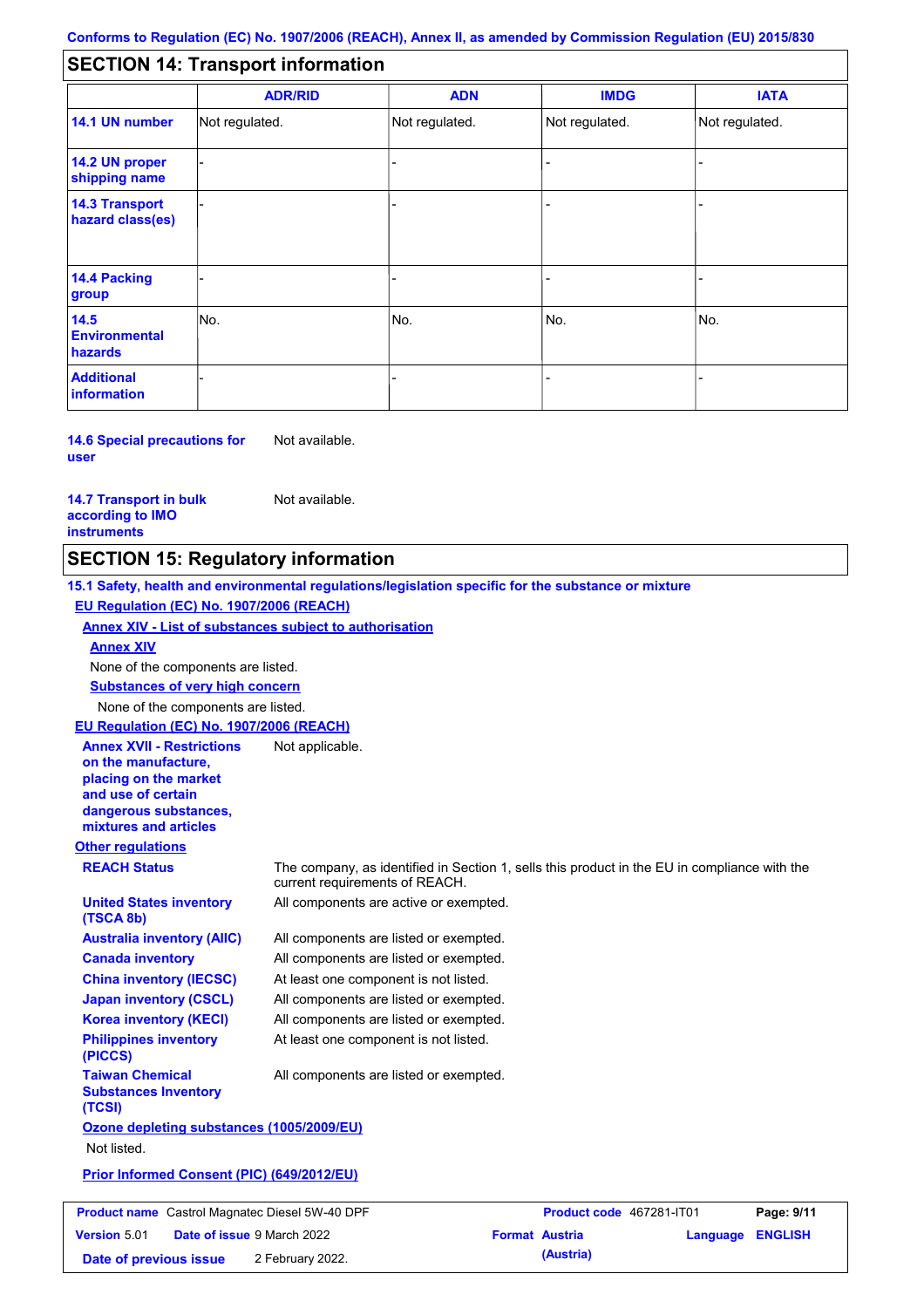## **SECTION 15: Regulatory information**

Not listed.

**15.2 Chemical safety** 

**assessment**

| <b>Persistent Organic Pollutants</b><br>Not listed.        |            |
|------------------------------------------------------------|------------|
| EU - Water framework directive - Priority substances       |            |
| None of the components are listed.                         |            |
| <b>Seveso Directive</b>                                    |            |
| This product is not controlled under the Seveso Directive. |            |
| <b>National regulations</b>                                |            |
| Limitation of the use of<br>organic solvents               | Permitted. |

A Chemical Safety Assessment has been carried out for one or more of the substances within this mixture. A Chemical Safety Assessment has not been carried out for the mixture itself.

| <b>SECTION 16: Other information</b> |
|--------------------------------------|

| <b>Abbreviations and acronyms</b> | ADN = European Provisions concerning the International Carriage of Dangerous Goods by                       |
|-----------------------------------|-------------------------------------------------------------------------------------------------------------|
|                                   | Inland Waterway<br>ADR = The European Agreement concerning the International Carriage of Dangerous Goods by |
|                                   | Road                                                                                                        |
|                                   | ATE = Acute Toxicity Estimate                                                                               |
|                                   | BCF = Bioconcentration Factor                                                                               |
|                                   | CAS = Chemical Abstracts Service                                                                            |
|                                   | CLP = Classification, Labelling and Packaging Regulation [Regulation (EC) No. 1272/2008]                    |
|                                   | CSA = Chemical Safety Assessment                                                                            |
|                                   | CSR = Chemical Safety Report                                                                                |
|                                   | DMEL = Derived Minimal Effect Level                                                                         |
|                                   | DNEL = Derived No Effect Level                                                                              |
|                                   | EINECS = European Inventory of Existing Commercial chemical Substances<br>ES = Exposure Scenario            |
|                                   | EUH statement = CLP-specific Hazard statement                                                               |
|                                   | EWC = European Waste Catalogue                                                                              |
|                                   | GHS = Globally Harmonized System of Classification and Labelling of Chemicals                               |
|                                   | IATA = International Air Transport Association                                                              |
|                                   | IBC = Intermediate Bulk Container                                                                           |
|                                   | <b>IMDG</b> = International Maritime Dangerous Goods                                                        |
|                                   | LogPow = logarithm of the octanol/water partition coefficient                                               |
|                                   | MARPOL = International Convention for the Prevention of Pollution From Ships, 1973 as                       |
|                                   | modified by the Protocol of 1978. ("Marpol" = marine pollution)                                             |
|                                   | OECD = Organisation for Economic Co-operation and Development                                               |
|                                   | PBT = Persistent, Bioaccumulative and Toxic<br>PNEC = Predicted No Effect Concentration                     |
|                                   | REACH = Registration, Evaluation, Authorisation and Restriction of Chemicals Regulation                     |
|                                   | [Regulation (EC) No. 1907/2006]                                                                             |
|                                   | RID = The Regulations concerning the International Carriage of Dangerous Goods by Rail                      |
|                                   | RRN = REACH Registration Number                                                                             |
|                                   | SADT = Self-Accelerating Decomposition Temperature                                                          |
|                                   | SVHC = Substances of Very High Concern                                                                      |
|                                   | STOT-RE = Specific Target Organ Toxicity - Repeated Exposure                                                |
|                                   | STOT-SE = Specific Target Organ Toxicity - Single Exposure                                                  |
|                                   | $TWA = Time weighted average$                                                                               |
|                                   | $UN = United Nations$<br>$UVCB = Complex\;hydrocarbon\; substance$                                          |
|                                   | VOC = Volatile Organic Compound                                                                             |
|                                   | vPvB = Very Persistent and Very Bioaccumulative                                                             |
|                                   | Varies = may contain one or more of the following $64741-88-4$ / RRN 01-2119488706-23,                      |
|                                   | 64741-89-5 / RRN 01-2119487067-30, 64741-95-3 / RRN 01-2119487081-40, 64741-96-4/ RRN                       |
|                                   | 01-2119483621-38, 64742-01-4 / RRN 01-2119488707-21, 64742-44-5 / RRN                                       |
|                                   | 01-2119985177-24, 64742-45-6, 64742-52-5 / RRN 01-2119467170-45, 64742-53-6 / RRN                           |
|                                   | 01-2119480375-34, 64742-54-7 / RRN 01-2119484627-25, 64742-55-8 / RRN                                       |
|                                   | 01-2119487077-29, 64742-56-9 / RRN 01-2119480132-48, 64742-57-0 / RRN                                       |
|                                   | 01-2119489287-22, 64742-58-1, 64742-62-7 / RRN 01-2119480472-38, 64742-63-8,                                |
|                                   | 64742-65-0 / RRN 01-2119471299-27, 64742-70-7 / RRN 01-2119487080-42, 72623-85-9 /                          |
|                                   | RRN 01-2119555262-43, 72623-86-0 / RRN 01-2119474878-16, 72623-87-1 / RRN<br>01-2119474889-13               |
|                                   |                                                                                                             |

### **Procedure used to derive the classification according to Regulation (EC) No. 1272/2008 [CLP/GHS]**

| <b>Product name</b> Castrol Magnatec Diesel 5W-40 DPF |                                   | Product code 467281-IT01 | Page: 10/11           |                         |  |
|-------------------------------------------------------|-----------------------------------|--------------------------|-----------------------|-------------------------|--|
| <b>Version 5.01</b>                                   | <b>Date of issue 9 March 2022</b> |                          | <b>Format Austria</b> | <b>Language ENGLISH</b> |  |
| Date of previous issue                                | 2 February 2022.                  |                          | (Austria)             |                         |  |